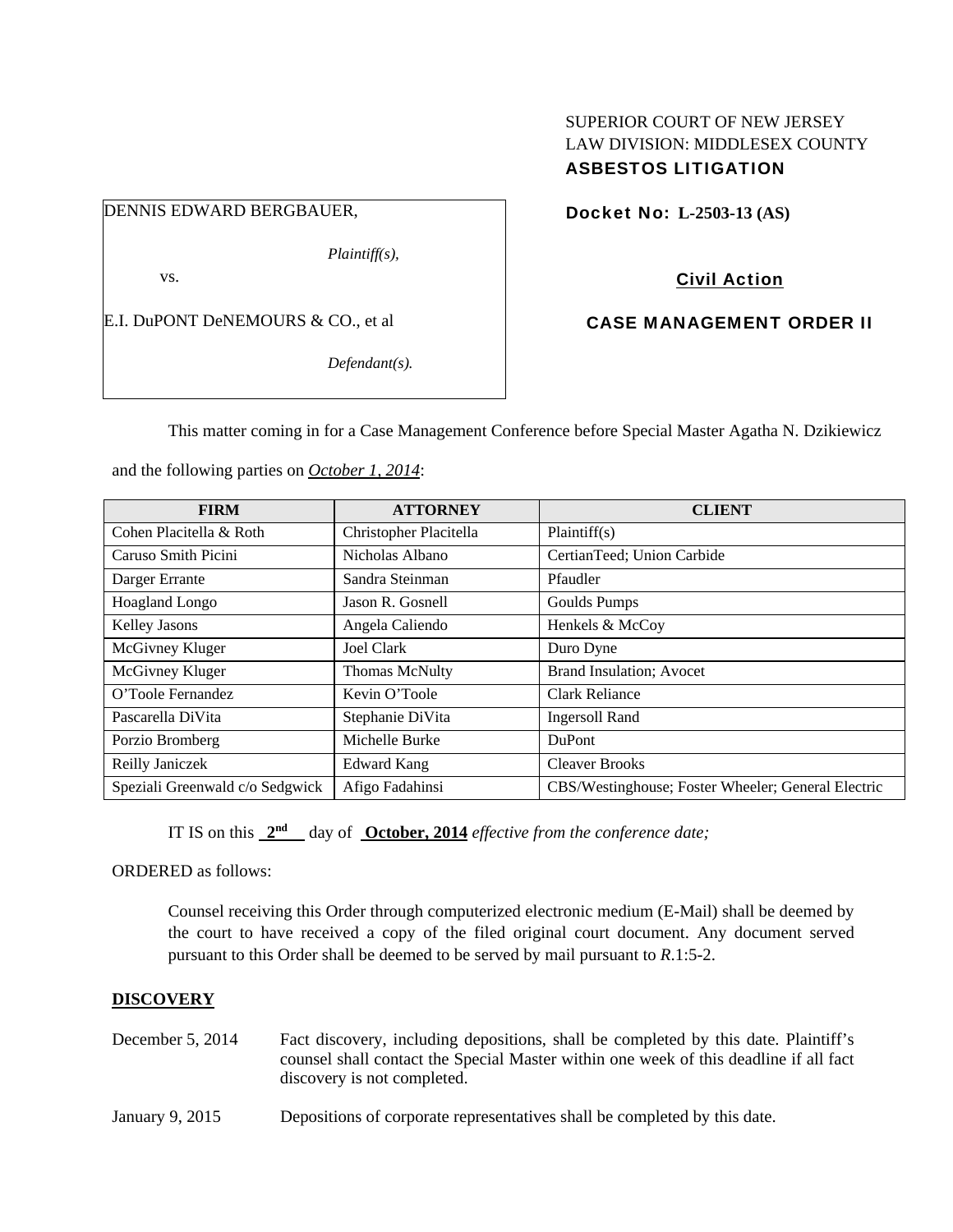# **EARLY SETTLEMENT**

- December 10, 2014 The settlement conference previously scheduled on this date is **cancelled**.
- January 16, 2015 Settlement demands shall be served on all counsel and the Special Master by this date.

#### **SUMMARY JUDGMENT MOTION PRACTICE**

- February 6, 2015 Summary judgment motions shall be filed no later than this date.
- March 6, 2015 Last return date for summary judgment motions.

#### **MEDICAL DEFENSE**

- February 9, 2015 Plaint if shall serve medical expert reports by this date.
- February 9, 2015 Plaintiff is to arrange for the transfer of pathology specimens and x-rays, if any, by this date.
- April 10, 2015 Defendants shall identify its medical experts and serve medical expert reports, if any, by this date. **In addition, defendants shall notify plaintiff's counsel (as well as all counsel of record) of a joinder in an expert medical defense by this date.**

#### **LIABILITY EXPERT REPORTS**

- February 20, 2015 Plaintiff shall identify its liability experts and serve liability expert reports or a certified expert statement by this date or waive any opportunity to rely on liability expert testimony.
- April 10, 2015 Defendants shall identify its liability experts and serve liability expert reports, if any, by this date or waive any opportunity to rely on liability expert testimony.

## **EXPERT DEPOSITIONS**

April 30, 2015 Expert depositions shall be completed by this date. To the extent that plaintiff and defendant generic experts have been deposed before, the parties seeking that deposition in this case must file an application before the Special Master and demonstrate the necessity for that deposition. To the extent possible, documents requested in a deposition notice directed to an expert shall be produced three days in advance of the expert deposition. The expert shall not be required to produce documents that are readily accessible in the public domain.

## **PRE-TRIAL AND TRIAL**

April 16, 2015 @ 10:00am Settlement conference. All defense counsel shall appear with authority to negotiate settlement and have a representative authorized to negotiate settlement available by phone. Any request to be excused from the settlement conference shall be made to the Special Master no later than 4:00pm of the day prior to the conference.

\_\_\_\_\_\_\_\_\_\_\_\_\_\_\_\_\_\_\_\_\_\_\_\_\_\_\_\_\_\_\_\_\_\_\_\_\_\_\_\_\_\_\_\_\_\_\_\_\_\_\_\_\_\_\_\_\_\_\_\_\_\_\_\_\_\_\_\_\_\_\_\_\_\_\_\_\_\_\_\_\_\_\_\_\_\_\_\_\_\_\_\_\_\_\_\_\_\_\_\_\_\_\_\_\_\_\_\_\_\_